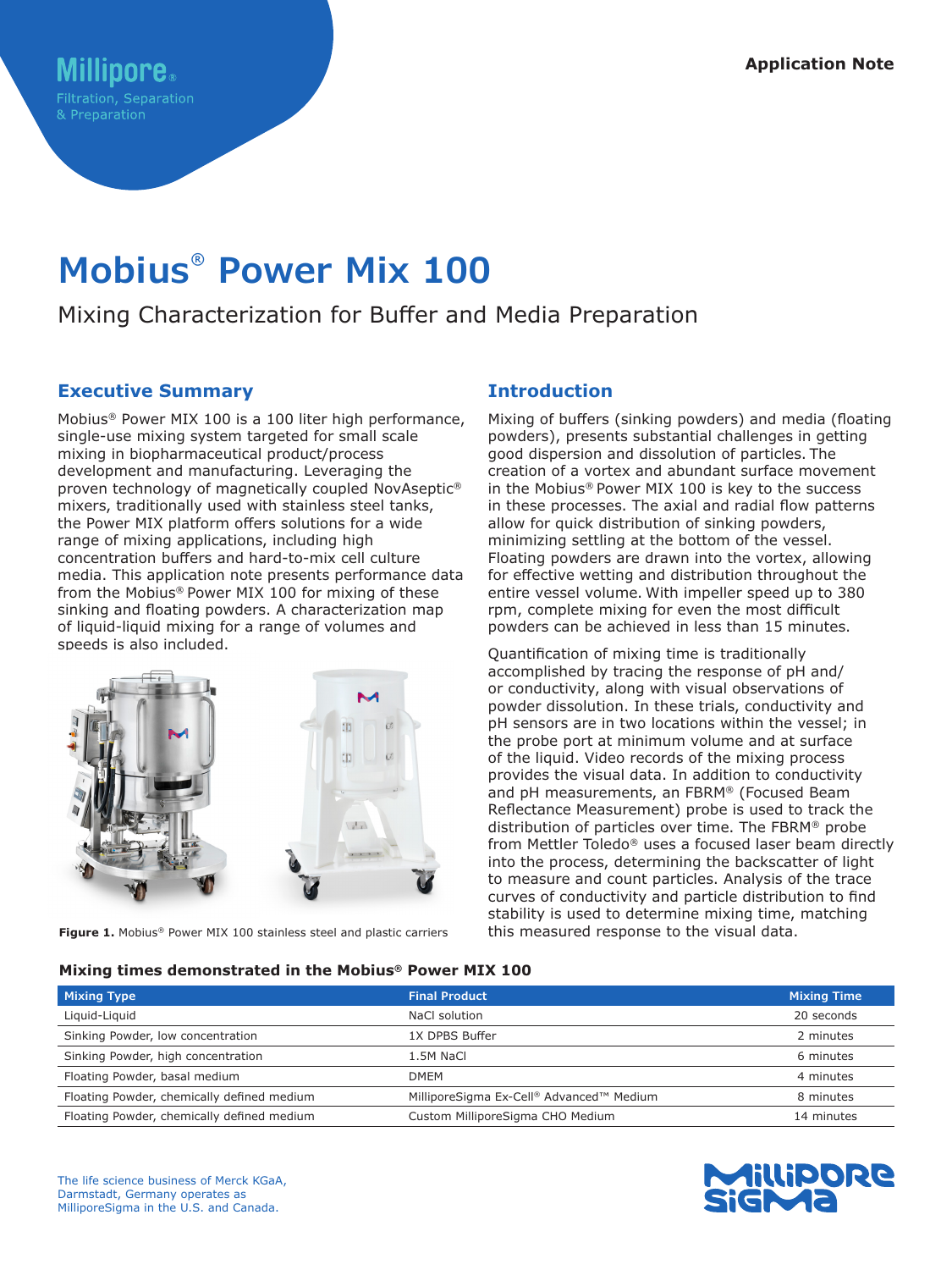## **Materials and Methods:**

**Mobius® Power MIX 100 jacketed carrier with temperature sensor and load cells**

- 100 L Mixer Assembly
- Hamilton OneFerm® Single Use pH VP 70 probe in Mixer Assembly probe port
- Mettler Toledo® InPro® 7100 Conductivity probes
- Mettler Toledo® Particle Track G400 FBRM® probe

#### **Buffers and media were prepared according to manufacturers' data sheets, as outlined in table below. The general procedure included:**

- 1. Fill bag to recommended volume with DI water.
- 2. Run impeller at maximum speed (380 rpm).
- 3. Add appropriate amount of solute. Additions made above impeller, with open-top liner for better visual record.
- 4. Powders added as quickly as possible, to fully tax mixing capability. Record addition time.
- 5. Record of process made through several sensors. Two conductivity sensors, one at the top of the liquid and the second installed in the probe port at minimum volume. Hamilton OneFerm® Single-Use pH sensor installed in second mixer bag probe port. The FBRM® probe also installed at minimum volume, in place of a sample port. Video camera set up at the top of the vessel.
- 6. Mixer run for at least 2 minutes past time when no visible powders were present.
- 7. For chemically defined media mixes, pH adjustment was made to fully dissolve all particles and then DI water added to reach final volume. pH adjustment was made with titration of 5N NaOH for Custom MilliporeSigma CHO medium and Sodium Carbonate powder for Ex-Cell® Advanced™ medium.
- 8. Data analysis on conductivity and particle distribution traces to find time to reach t99 (99% of final value) or  $\pm$  1% process stability.
- 9. Excerpts from video records compiled to show distribution and dissolution of powders and quality of mixing.

| <b>Solution</b>                    | <b>Starting</b><br>Volume,<br><b>liters</b> | <b>Solute</b>                                                      | Powder<br>added,<br>kq | <b>Final</b><br>Concentration,<br>g/l |
|------------------------------------|---------------------------------------------|--------------------------------------------------------------------|------------------------|---------------------------------------|
| 1X DPBS<br>Buffer                  | 90<br>$(90\%)$                              | Dulbecco's<br>Phosphate<br><b>Buffered Saline</b><br>(Sigma D5773) | 0.986                  | 9.86                                  |
| 1.5M NaCl                          | 80<br>$(80\%)$                              | Sodium<br>Chloride<br>(Fisher S67110)                              | 7.20                   | 90                                    |
| <b>DMEM</b>                        | 80<br>$(80\%)$                              | Dulbecco's<br>Modified<br>Eagle's Medium                           | 1.20                   | 12                                    |
| Chemically<br>Defined<br>CHO Media | 80<br>$(80\%)$                              | $Ex-Cell@$<br>Advanced™<br>Medium                                  | 23.00                  | 23                                    |
| Custom<br>CHO Media                | 80<br>$(80\%)$                              | Custom<br>CHO Medium                                               | 20.30                  | 20.3                                  |

## **Results:**

| <b>Solution</b>                        | <b>Time to</b><br>add all<br>powder | <b>Time to</b><br>t99<br>conductivity | <b>Time to</b><br>complete<br>visual mixing | <b>Total</b><br><b>Mixing</b><br>Time* |
|----------------------------------------|-------------------------------------|---------------------------------------|---------------------------------------------|----------------------------------------|
| 1X DPBS<br><b>Buffer</b>               | $0.2$ min.                          | $1$ min.                              | $2$ min.                                    | 2 min.                                 |
| 1.5M NaCl                              | $0.5$ min.                          | $2$ min.                              | $5$ min.                                    | 6 min.                                 |
| <b>DMEM</b>                            | $0.5$ min.                          | $2$ min.                              | 4 min.                                      | $3$ min.                               |
| $Ex-Cell@$<br>Advanced™<br>CHO Medium  | $0.3$ min.                          | 4 min.                                | 8 min.                                      | $12 \text{ min.}^1$                    |
| Custom<br>MilliporeSigma<br>CHO Medium | $0.3$ min.                          | 8 min.                                | 14 min.                                     | $22$ min. <sup>2</sup>                 |

\*Complete Particle Distribution and Dissolution

1Includes pH titration

2Includes pH adjustment

**Figures 2** through **6** provide a record of each mixing trial, with images at key milestones in the process and traces of conductivity, pH or particle count to quantify the mixing progression.



**10 Seconds**

**Fully loaded Mixed by conductivity**

**5 Minutes**

**1 Minute**



**Mixed by Visual**

**Figure 2.** At 45 seconds, process data for mixing 1X DPBS in Mobius**®** Power MIX 100 shows conductivity reaching maximum value at both top and bottom of vessel. Particle count reaches minimum value at approximately 2 minutes. At same time, visual mixing is complete as the liquid becomes clear. No further changes in visual were seen after 2 minutes, confirming complete mix at that time.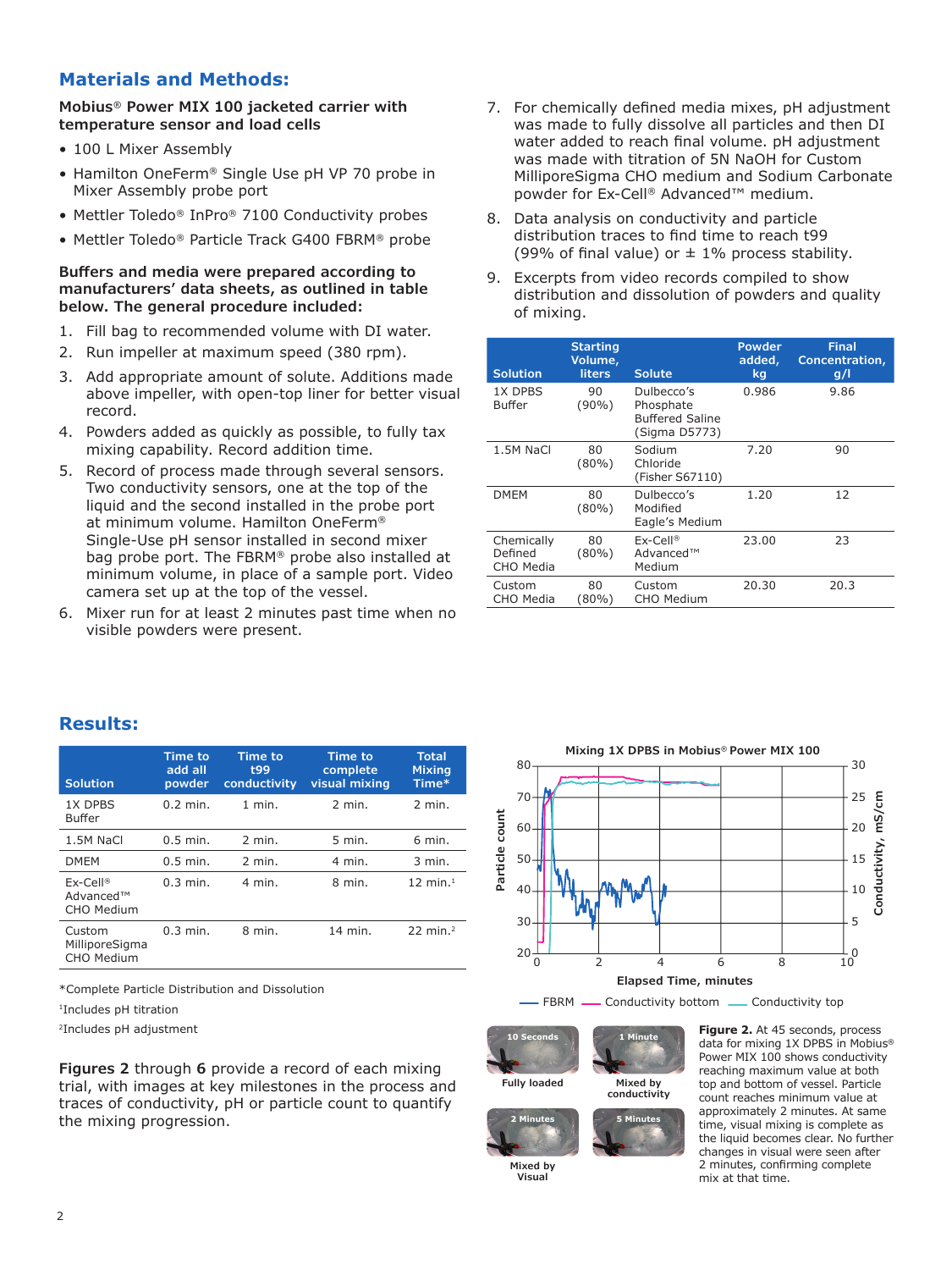



**Visual**

**Figure 3.** At 2 minutes, conductivity readings at both the top and bottom of the vessel reach a stable value, indicating homogeneity in mixing 1.5M NaCl in the Mobius**®** Power Mix 100. Clarity improves over the next few minutes so that visual mixing is judged complete at 5 minutes. There is no further change in perceived clarity after 5 minutes. Particle count reaches 99% of final value at 6 minutes, confirming complete dissolution.

**conductivity**







**Figure 4.** At 2 minutes, process data for mixing DMEM in Mobius**®** Power MIX 100 shows conductivity reaching final value. AT 4 minutes, visual mixing is complete with no visible powder on the surface or in the liquid. Particle count confirms visible mixing, with minimum count at 3 minutes.







**conductivity**



**Mixed by Visual**



**12 Minutes**

**Figure 5.** Ex-Cell® Advanced™ Medium mixes quite efficiently in the Mobius**®** Power MIX 100. Conductivity reaches a stable value at 4 minutes, with only a small amount of powder still undissolved. The last of the powder is incorporated at 8 minutes for complete visual mixing. Particle count also levels out between 5 to 10 minutes. After pH adjustment, conductivity increases slightly and particle count goes to minimum. Finally, with Q.S. to 100 L, conductivity is decreased, while particle count and pH remain constant.